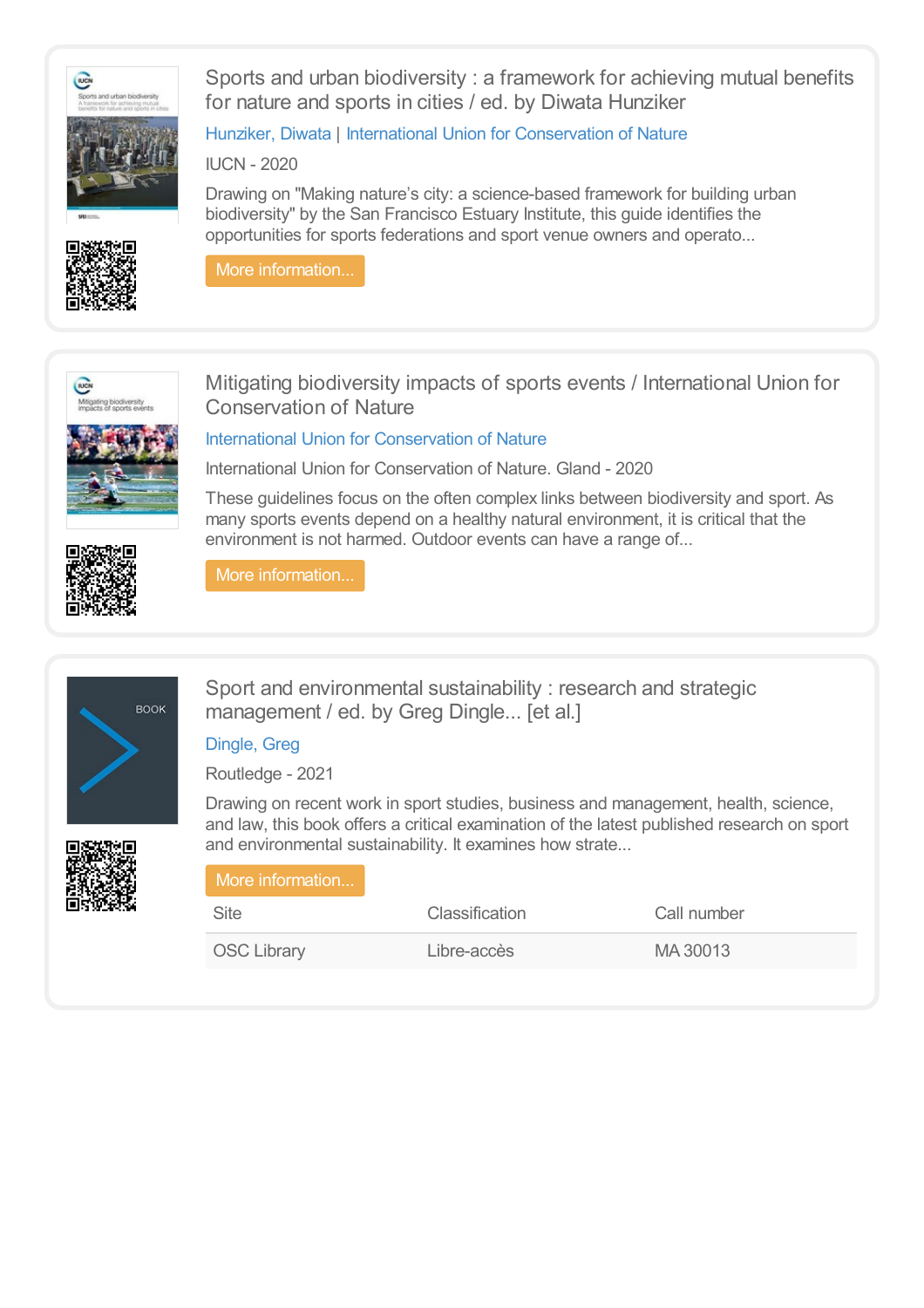

Barcelona 92 : a legacy case study / Francesc Solanellas, Alain Ferrand, Andreu Camps

[Solanellas,](https://library.olympics.com/Default/search.aspx?SC=DEFAULT&QUERY=Authority_id_idx%253a206388&QUERY_LABEL=Solanellas%252c+Francesc) Francesc | [Ferrand,](https://library.olympics.com/Default/search.aspx?SC=DEFAULT&QUERY=Authority_id_idx%253a47522&QUERY_LABEL=Ferrand%252c+Alain) Alain | [Camps,](https://library.olympics.com/Default/search.aspx?SC=DEFAULT&QUERY=Authority_id_idx%253a152309&QUERY_LABEL=Camps%252c+Andreu) Andreu

Palgrave Macmillan - 2020

This book examines the effects of the organisation of Barcelona's Olympic Games in 1992. Divided into five compelling chapters, the authors discuss issues concerning the definition of legacy, whilst also presenting new models of l...

| Ⅰ More information |                       |             |  |
|--------------------|-----------------------|-------------|--|
| <b>Site</b>        | <b>Classification</b> | Call number |  |
| <b>OSC Library</b> | Libre-accès           | MA 29246    |  |



Intangible Olympic legacies : concept, method and measurement / Vassil Girginov & Holger Preuss

[Girginov,](https://library.olympics.com/Default/search.aspx?SC=DEFAULT&QUERY=Authority_id_idx%253a44927&QUERY_LABEL=Girginov%252c+Vassil) Vassil | [Preuss,](https://library.olympics.com/Default/search.aspx?SC=DEFAULT&QUERY=Authority_id_idx%253a20465&QUERY_LABEL=Preuss%252c+Holger) Holger

Brunel University. London - 2019

This study addressed the conceptualization and measuring of intangible Olympic legacy for National Sport Federations (NSF). Using a longitudinal case study approach, from 2007 to 2019, the project examined the social interactions,...





Sport event legacy : a systematic quantitative review of literature / Alana Thomson... [et al.]

[Thomson,](https://library.olympics.com/Default/search.aspx?SC=DEFAULT&QUERY=Authority_id_idx%253a206860&QUERY_LABEL=Thomson%252c+Alana) Alana

2019

The study of sport event legacies has grown rapidly since 2000 across a number of disciplines related to planning and hosting large-scale sport events. However, to date, there have been limited attempts to systematically review an...

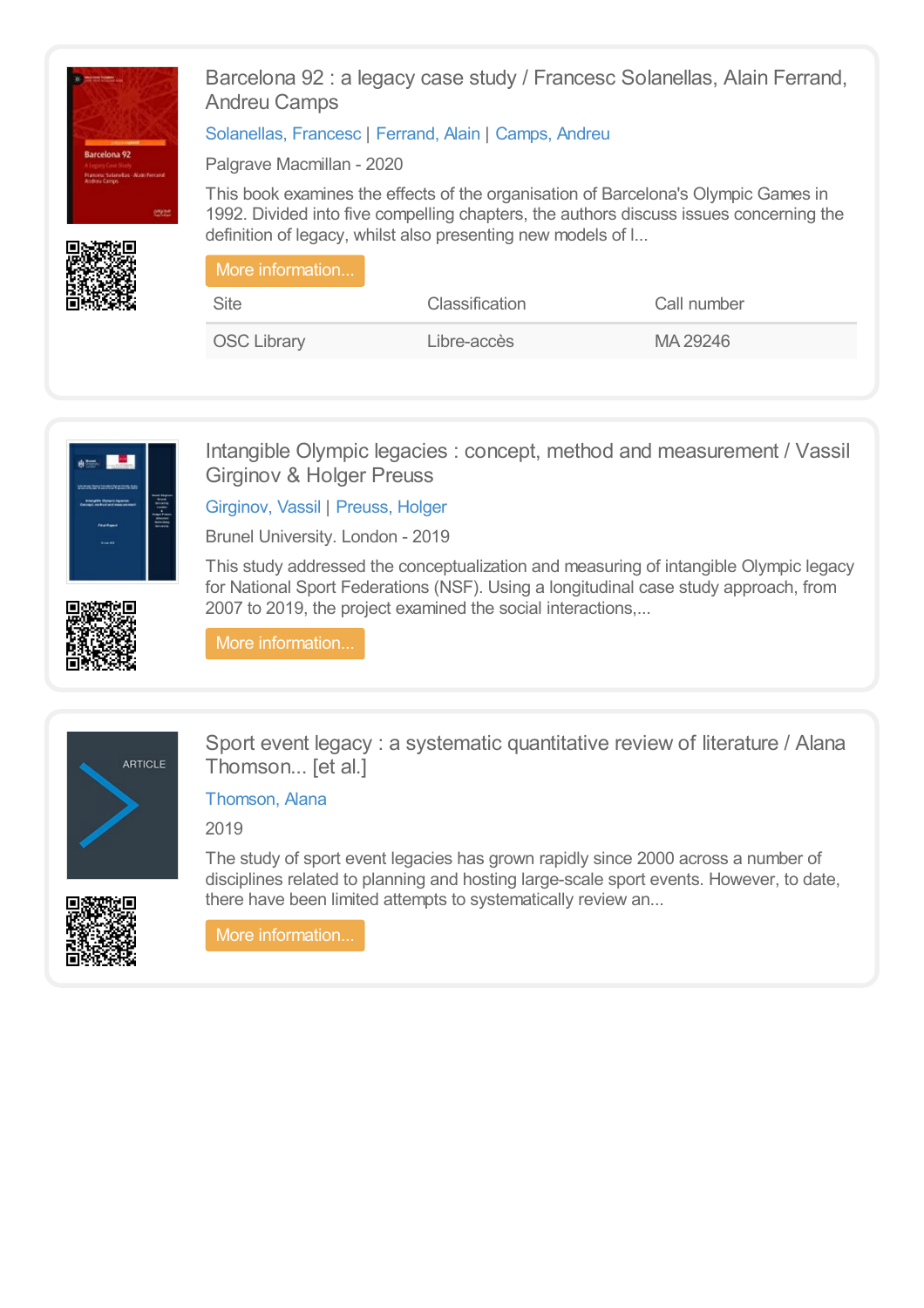

OGI reports in the framework of the programme "Olympic Games impact - OGI" / Lomonosov Moscow State University

[Kasimov,](https://library.olympics.com/Default/search.aspx?SC=DEFAULT&QUERY=Authority_id_idx%253a208821&QUERY_LABEL=Kasimov%252c+N.+S.) N. S. | [Lomonosov](https://library.olympics.com/Default/search.aspx?SC=DEFAULT&QUERY=Authority_id_idx%253a208822&QUERY_LABEL=Lomonosov+Moscow+State+University) Moscow State University

Lomonosov Moscow State University. Moscow - 2010

These reports are prepared by the group of Lomonosov Moscow State University specialists headed by Academician V.A. Sadovnichiy. The work was carried out in close cooperation with a lot of organizations, ministries and agencies. T...



More [information...](https://library.olympics.com/Default/doc/SYRACUSE/208820/ogi-reports-in-the-framework-of-the-programme-olympic-games-impact-ogi-lomonosov-moscow-state-univer)





Every loser wins ? : leveraging an Olympic bid / Tom Bason

### [Bason,](https://library.olympics.com/Default/search.aspx?SC=DEFAULT&QUERY=Authority_id_idx%253a172835&QUERY_LABEL=Bason%252c+Tom) Tom

Manchester Metropolitan University. Manchester - 2019

This research investigates the ways in which cities leverage Olympic bids for positive outcomes.





Les retombées touristiques des Jeux Olympiques d'aujourd'hui / Jean-Loup Chappelet

[Chappelet,](https://library.olympics.com/Default/search.aspx?SC=DEFAULT&QUERY=Authority_id_idx%253a48112&QUERY_LABEL=Chappelet%252c+Jean-Loup) Jean-Loup

2018

Cet article fait le point sur les retombées touristiques qui peuvent être attendues aujourd'hui de l'organisation des Jeux Olympiques sur la ville hôte et son territoire. Il montre comment des retombées touristiques positives espé...



More [information...](https://library.olympics.com/Default/doc/SYRACUSE/206496/les-retombees-touristiques-des-jeux-olympiques-d-aujourd-hui-jean-loup-chappelet)



Mitigating biodiversity impacts of new sports venues / International Union for Conservation of Nature

Wherever a new sports venue is built, or the refurbishment of an existing venue is undertaken, it is likely that biodiversity will be affected by that development, although



International Union for [Conservation](https://library.olympics.com/Default/search.aspx?SC=DEFAULT&QUERY=Authority_id_idx%253a175284&QUERY_LABEL=International+Union+for+Conservation+of+Nature) of Nature

International Union for Conservation of Nature. Gland - 2019

the significance of impacts on biodiversity – both negati...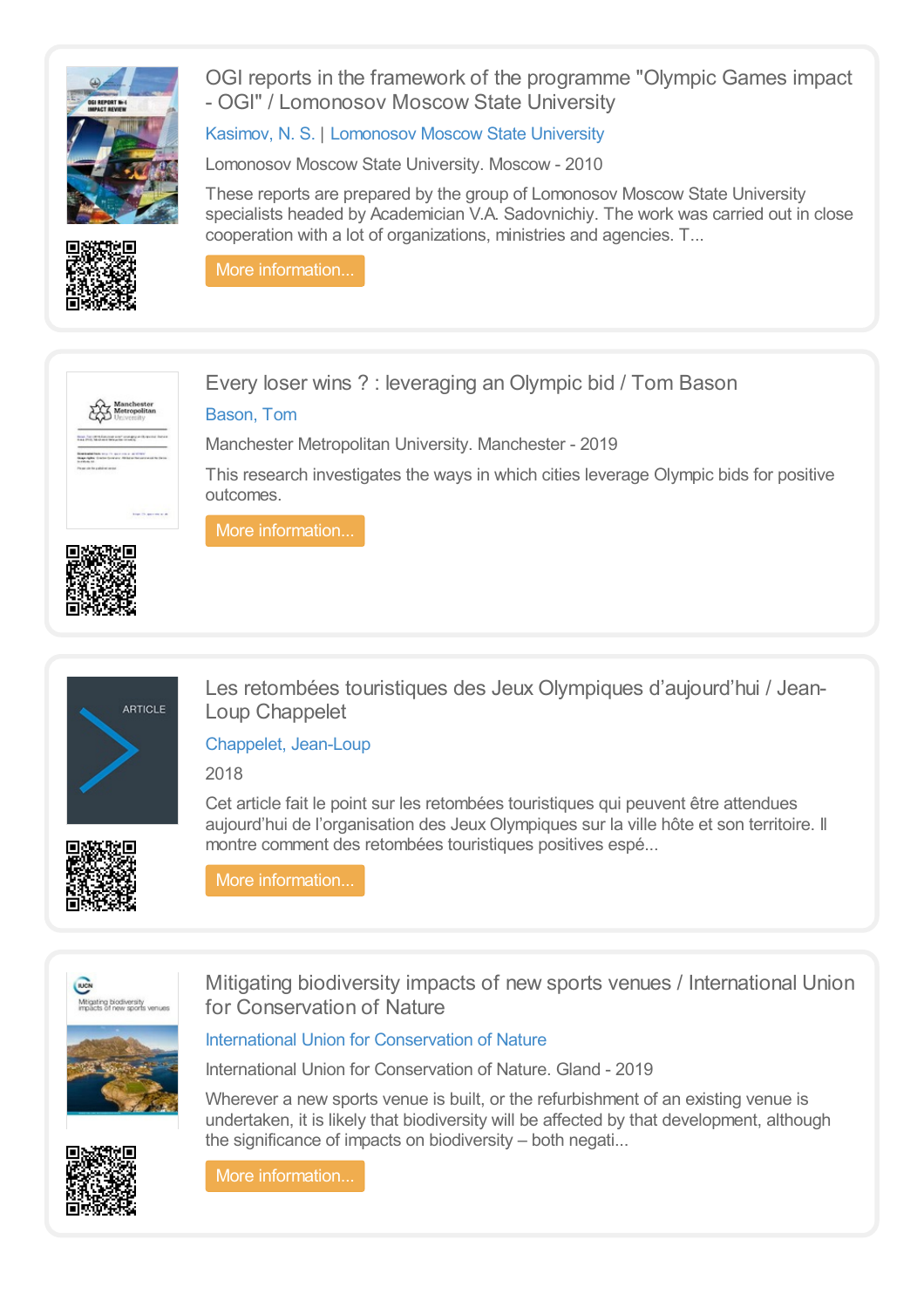

Cost and revenue overruns of the Olympic Games 2000-2018 / Holger Preuß, Wladimir Andreff, Maike Weitzmann

[Preuss,](https://library.olympics.com/Default/search.aspx?SC=DEFAULT&QUERY=Authority_id_idx%253a20465&QUERY_LABEL=Preuss%252c+Holger) Holger | Andreff, [Wladimir](https://library.olympics.com/Default/search.aspx?SC=DEFAULT&QUERY=Authority_id_idx%253a21744&QUERY_LABEL=Andreff%252c+Wladimir) | [Weitzmann,](https://library.olympics.com/Default/search.aspx?SC=DEFAULT&QUERY=Authority_id_idx%253a177092&QUERY_LABEL=Weitzmann%252c+Maike) Maike

Springer VS. Wiesbaden - 2019

In this open access book the cost and revenue overruns of Olympic Games from Sydney 2000 to PyeongChang 2018 from eight years before the Games to Gameslitime are investigated to provide a base for future host cities. The authors ev...

| More information   |                       |             |
|--------------------|-----------------------|-------------|
| Site               | <b>Classification</b> | Call number |
| <b>OSC Library</b> | Libre-accès           | MA 28879    |



Challenges and opportunities for past and future Olympic cities = Défis et opportunités pour des villes olympiques du passé et du futur / Jean-Loup **Chappelet** 

[Chappelet,](https://library.olympics.com/Default/search.aspx?SC=DEFAULT&QUERY=Authority_id_idx%253a48112&QUERY_LABEL=Chappelet%252c+Jean-Loup) Jean-Loup

IDHEAP - 2018

Like any project – and the Games are among the largest projects that can ever be undertaken – the Games present major challenges and opportunities for a city and its country. This report systematically examines the main challenges...

| More information   |                |             |
|--------------------|----------------|-------------|
| <b>Site</b>        | Classification | Call number |
| <b>OSC Library</b> | Libre-accès    | MA 29948    |



The legacy of the Olympic Games from 1896-2016 : a systematic review of academic publications : working paper series / Anja Scheu and Holger Preuss

#### [Scheu,](https://library.olympics.com/Default/search.aspx?SC=DEFAULT&QUERY=Authority_id_idx%253a173341&QUERY_LABEL=Scheu%252c+Anja) Anja | [Preuss,](https://library.olympics.com/Default/search.aspx?SC=DEFAULT&QUERY=Authority_id_idx%253a20465&QUERY_LABEL=Preuss%252c+Holger) Holger

Johannes Gutenberg-University Mainz. Mainz - 2017

The purpose of this review is to report the findings of a systematic review of literature on the legacy of Olympic Games from 1896 to 2016. The review focuses on the legacies for each Games edition as well as on the measurement of...

More [information...](https://library.olympics.com/Default/doc/SYRACUSE/173342/the-legacy-of-the-olympic-games-from-1896-2016-a-systematic-review-of-academic-publications-working-)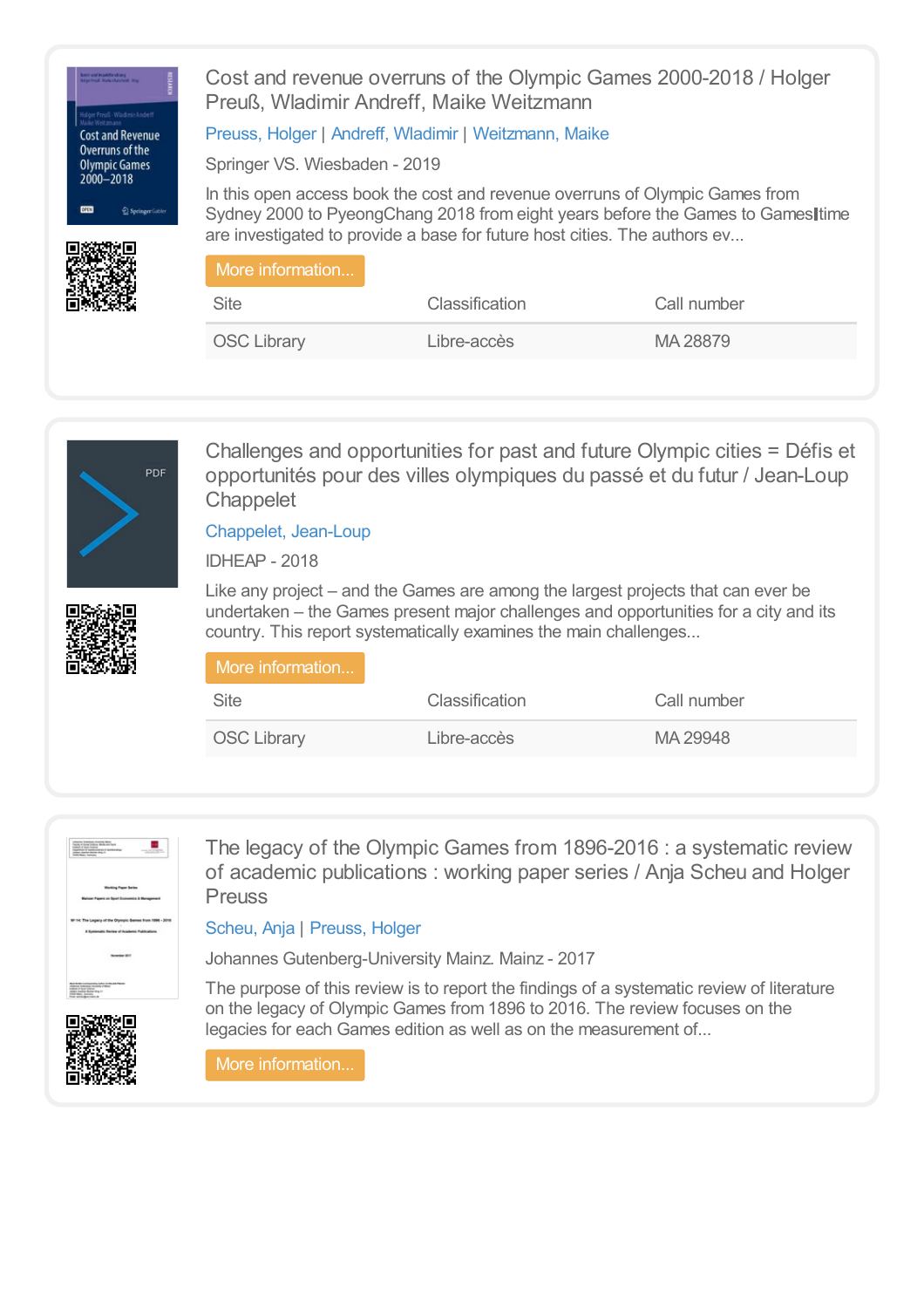

Mega events footprints : past, present and future = As pegadas dos megaeventos = Las huellas de los mega eventos / org. by Leonardo José Mataruna-dos-Santos... [et al.]

[Mataruna-dos-Santos,](https://library.olympics.com/Default/search.aspx?SC=DEFAULT&QUERY=Authority_id_idx:170863&QUERY_LABEL=Mataruna-dos-Santos%252c+Leonardo+Jos%25C3%25A9) Leonardo José

Engenho. Rio de Janeiro - 2017

This book is a collection of texts that symbolizes a channel between academia and/or industry experts to public or private sector managers. Diverse themes make up the work such as urban regeneration, sustainability articulations, ...

More [information...](https://library.olympics.com/Default/doc/SYRACUSE/170862/mega-events-footprints-past-present-and-future-as-pegadas-dos-megaeventos-las-huellas-de-los-mega-ev)



Failed Olympic bids and the transformation of urban space : lasting legacies ? / Robert Oliver, John Lauermann

Oliver, [Robert](https://library.olympics.com/Default/search.aspx?SC=DEFAULT&QUERY=Authority_id_idx%253a55394&QUERY_LABEL=Oliver%252c+Robert+D) D | [Lauermann,](https://library.olympics.com/Default/search.aspx?SC=DEFAULT&QUERY=Authority_id_idx%253a32533&QUERY_LABEL=Lauermann%252c+John) John

Palgrave. London - 2017

This book evaluates why cities choose to bid for the Olympics, why Olympic bids fail, and whether cities can benefit from failed bids. Attention is shifted away from host cities (or winners), to consider the impact of the bidding ...

| More information   |                |             |
|--------------------|----------------|-------------|
| Site               | Classification | Call number |
| <b>OSC Library</b> | Libre-accès    | MA 28447    |



The Olympic Games of Athens : 10 years later / Kostas Georgiadis, Panagiotis Theodorikakos

# Geōrgiadēs, [Kōnstantinos](https://library.olympics.com/Default/search.aspx?SC=DEFAULT&QUERY=Authority_id_idx:2443&QUERY_LABEL=Ge%25C5%258Drgiad%25C4%2593s%252c+K%25C5%258Dnstantinos) | Panagiotis, [Theodorikakos](https://library.olympics.com/Default/search.aspx?SC=DEFAULT&QUERY=Authority_id_idx%253a176413&QUERY_LABEL=Panagiotis%252c+Theodorikakos)

2016



This paper presents the Olympic Games of Athens in 2004 and the legacy they have left to the city of Athens and generally to Greece. It relies mainly on research made after the Olympic Games 2004, as well as on a pan-Hellenic surv...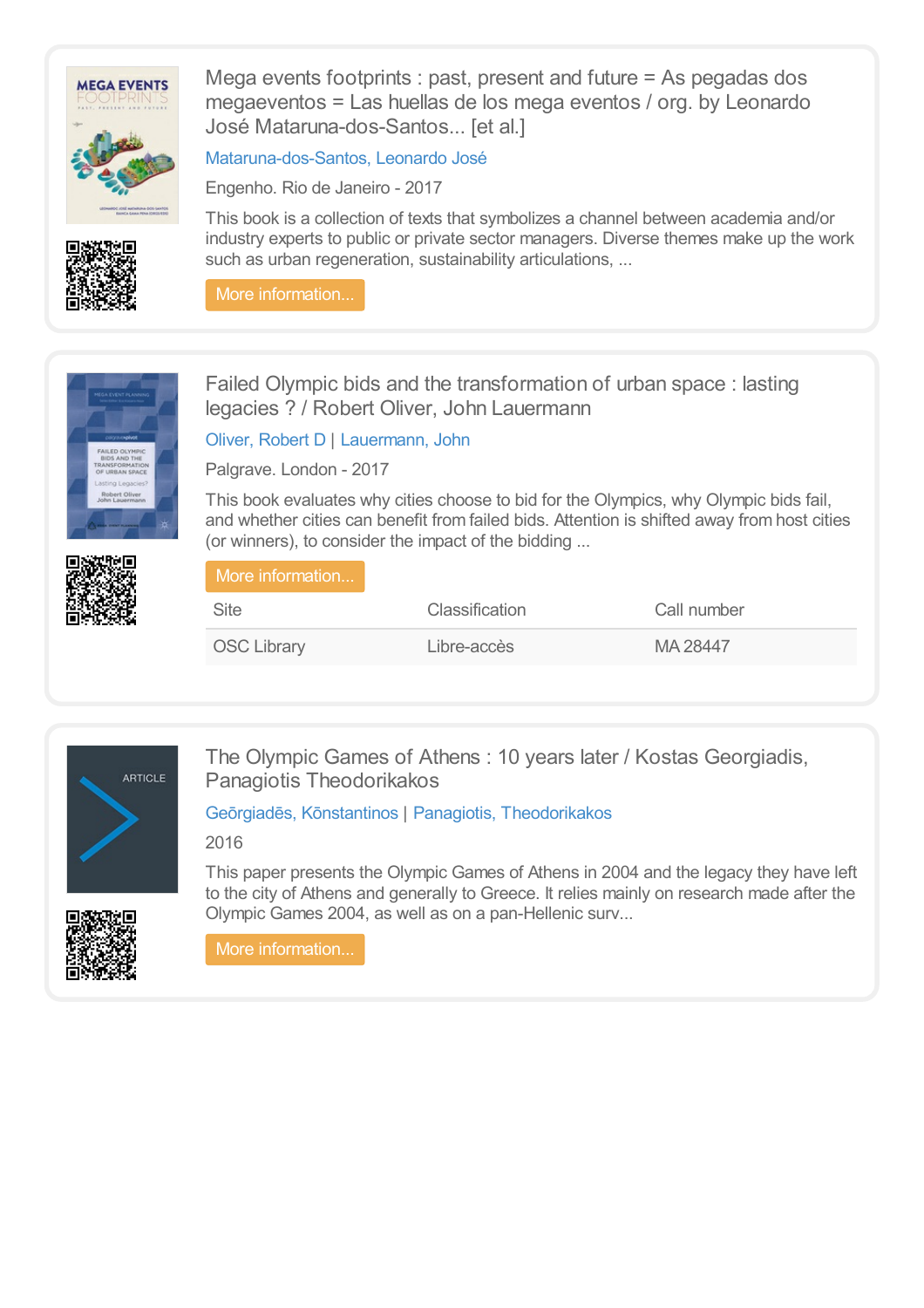

Routledge handbook of sport and legacy : meeting the challenge of major sports events / ed. by Richard Holt ... [et al.]

# Holt, [Richard](https://library.olympics.com/Default/search.aspx?SC=DEFAULT&QUERY=Authority_id_idx%253a22095&QUERY_LABEL=Holt%252c+Richard)

Routledge. London - 2015

What remains of a great sporting spectacle after the last race is run or the final match is played ? How can the vast expense of mounting such events be justified ? What if there is nothing left behind or what if the legacy is neg...

| l More information |                       |             |  |
|--------------------|-----------------------|-------------|--|
| <b>Site</b>        | <b>Classification</b> | Call number |  |
| <b>OSC Library</b> | Libre-accès           | MA 27128    |  |



Governing to maintain legacies : urban governance, policies, and the long-term impacts of the Olympics / Mark Davidson

[Davidson,](https://library.olympics.com/Default/search.aspx?SC=DEFAULT&QUERY=Authority_id_idx%253a72601&QUERY_LABEL=Davidson%252c+Mark) Mark

Clark University. [Etats-Unis] - 2015

The Olympic host city now pursues an array of legacy goals, ranging from increased sports participation rates and environmental remediation, through to widespread economic redevelopment. With the array of legacy objectives growing...



More [information...](https://library.olympics.com/Default/doc/SYRACUSE/72600/governing-to-maintain-legacies-urban-governance-policies-and-the-long-term-impacts-of-the-olympics-m)



Mega-event cities : urban legacies of global sports events / ed. by Valerie Viehoff... [et al.]

# [Viehoff,](https://library.olympics.com/Default/search.aspx?SC=DEFAULT&QUERY=Authority_id_idx%253a43798&QUERY_LABEL=Viehoff%252c+Valerie) Valerie

Ashgate. Farnham - 2015

Bringing together scholars, practitioners and policy makers, this book focuses upon the legacies sought by cities that host major sports events. It analyses how governments, the IOC and others define and measure "legacy". It also ... More information..

| <b>Site</b>        | <b>Classification</b> | Call number |  |
|--------------------|-----------------------|-------------|--|
| <b>OSC Library</b> | Libre-accès           | MA 27548    |  |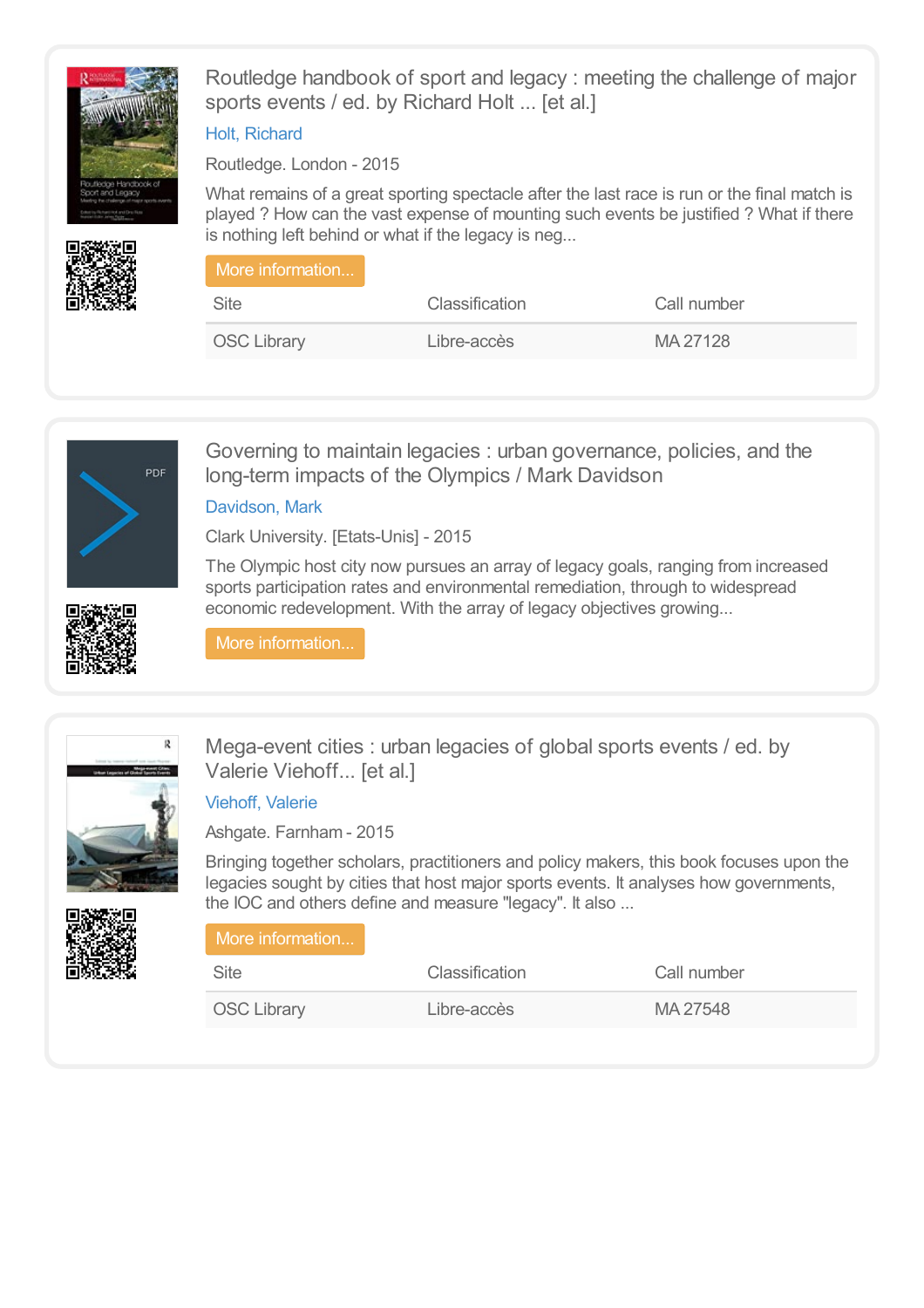

The future of sports mega-events : innovations for after the 2014 FIFA World Cup and the 2016 Olympic and Paralympic Games = O futuro dos megaeventos esportivos : inovações pós Copa 2014 e Jogos Olím...

[Miragaya,](https://library.olympics.com/Default/search.aspx?SC=DEFAULT&QUERY=Authority_id_idx%253a153499&QUERY_LABEL=Miragaya%252c+Ana) Ana | Costa, [Lamartine](https://library.olympics.com/Default/search.aspx?SC=DEFAULT&QUERY=Authority_id_idx%253a1674&QUERY_LABEL=Costa%252c+Lamartine+Pereira+da) Pereira da

[s.n.]. Rio de Janeiro - 2015

"The future of sports mega-events" is an innovative bilingual English/Portuguese e-book that seeks to promote scientific and technological innovation in the field of sport on the basis of the recommendations made by Olympic Agenda...

More [information...](https://library.olympics.com/Default/doc/SYRACUSE/48941/the-future-of-sports-mega-events-innovations-for-after-the-2014-fifa-world-cup-and-the-2016-olympic-)



Sustainability and legacy / ed. by Geert Hendriks, Keith Gilbert, Claude **Stricker** 

[Hendriks,](https://library.olympics.com/Default/search.aspx?SC=DEFAULT&QUERY=Authority_id_idx%253a36235&QUERY_LABEL=Hendriks%252c+Geert) Geert | Keith, [Gilbert](https://library.olympics.com/Default/search.aspx?SC=DEFAULT&QUERY=Authority_id_idx%253a152735&QUERY_LABEL=Keith%252c+Gilbert) | [Stricker,](https://library.olympics.com/Default/search.aspx?SC=DEFAULT&QUERY=Authority_id_idx%253a153018&QUERY_LABEL=Stricker%252c+Claude) Claude

AISTS (International Academy of Sports science and Technology). Lausanne - 2015

Sustainability and legacy are presently two of the major challenges for the sports event industry. In the past two decades, governing bodies, event organisers, cities, companies and professional sports leagues have all been reflec...

More [information...](https://library.olympics.com/Default/doc/SYRACUSE/167770/sustainability-and-legacy-ed-by-geert-hendriks-keith-gilbert-claude-stricker)



R THE LONDON OLYMPICS<br>ND URBAN DEVELOPMER



The London Olympics and urban development : the mega-event city / ed. by Gavin Poynter... [et al.]

[Poynter,](https://library.olympics.com/Default/search.aspx?SC=DEFAULT&QUERY=Authority_id_idx%253a150741&QUERY_LABEL=Poynter%252c+Gavin+(1949-)) Gavin (1949-)

Routledge. London, New York, NY - 2015

As London sought to use the Olympics to achieve an ambitious programme of urban renewal in the relatively socially deprived East London it attracted global attention and sparked debate. This book provides an in-depth study of the ...

| More information   |                |             |  |
|--------------------|----------------|-------------|--|
| Site               | Classification | Call number |  |
| <b>OSC Library</b> | Libre-accès    | MA 27356    |  |